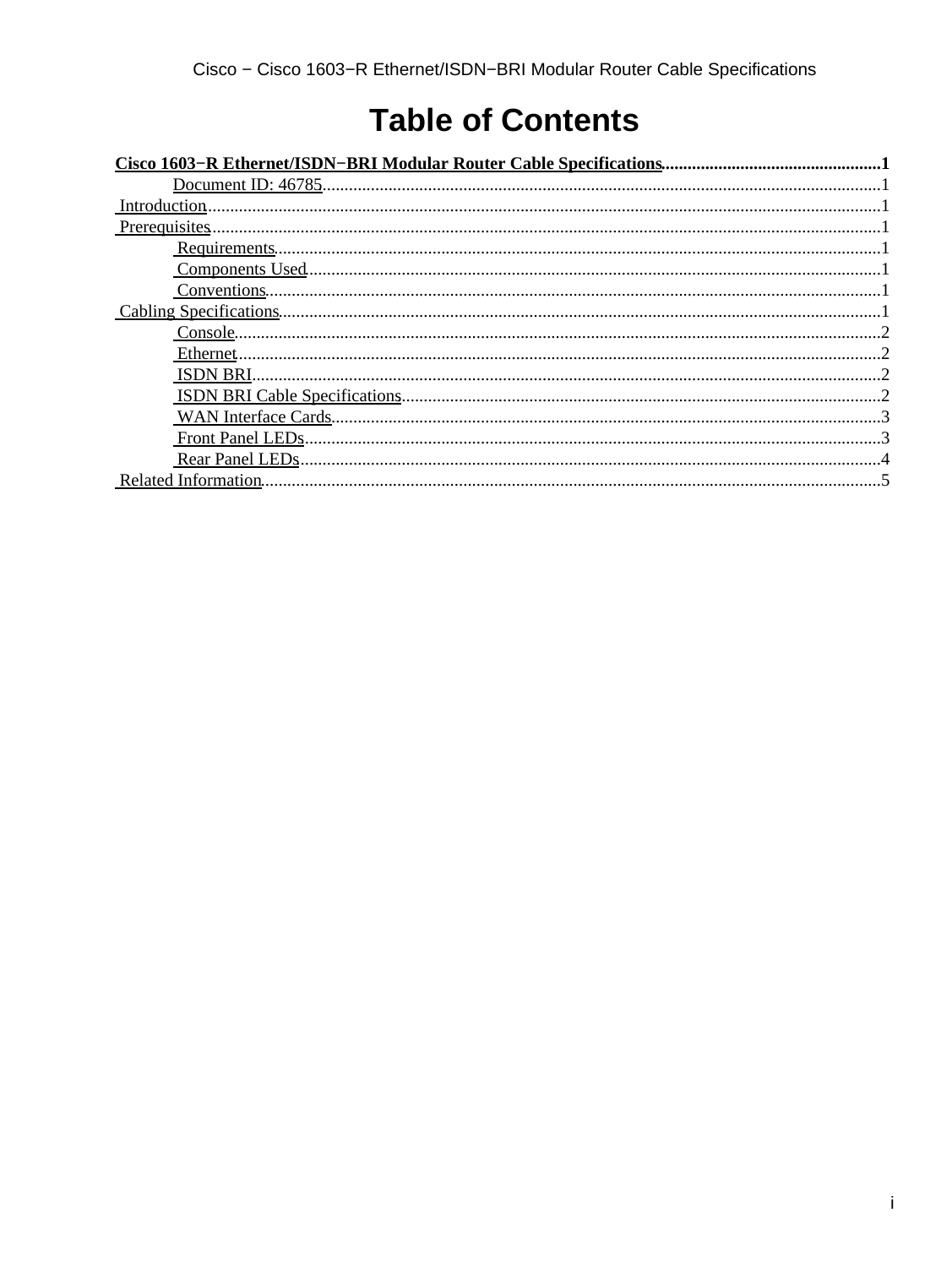# <span id="page-1-0"></span>**Cisco 1603−R Ethernet/ISDN−BRI Modular Router Cable Specifications**

#### <span id="page-1-1"></span>**Document ID: 46785**

**Introduction Prerequisites** Requirements Components Used Conventions **Cabling Specifications** Console Ethernet ISDN BRI ISDN BRI Cable Specifications WAN Interface Cards Front Panel LEDs Rear Panel LEDs **Related Information**

## <span id="page-1-2"></span>**Introduction**

This document provides the cabling specifications for the Cisco 1603−R Ethernet/ISDN−BRI Modular router.

# <span id="page-1-3"></span>**Prerequisites**

### <span id="page-1-4"></span>**Requirements**

There are no specific requirements for this document.

### <span id="page-1-5"></span>**Components Used**

The information in this document is based on the hardware version:

• Cisco 1603−R Router

The information in this document was created from the devices in a specific lab environment. All of the devices used in this document started with a cleared (default) configuration. If your network is live, make sure that you understand the potential impact of any command.

## <span id="page-1-6"></span>**Conventions**

For more information on document conventions, see the Cisco Technical Tips Conventions.

# <span id="page-1-7"></span>**Cabling Specifications**

The Cisco 1603−R router has one Ethernet interface, one Integrated Services Digital Network (ISDN) interface, and one Basic Rate Interface (BRI) S/T WAN interface card (WIC) slot.

Cisco − Cisco 1603−R Ethernet/ISDN−BRI Modular Router Cable Specifications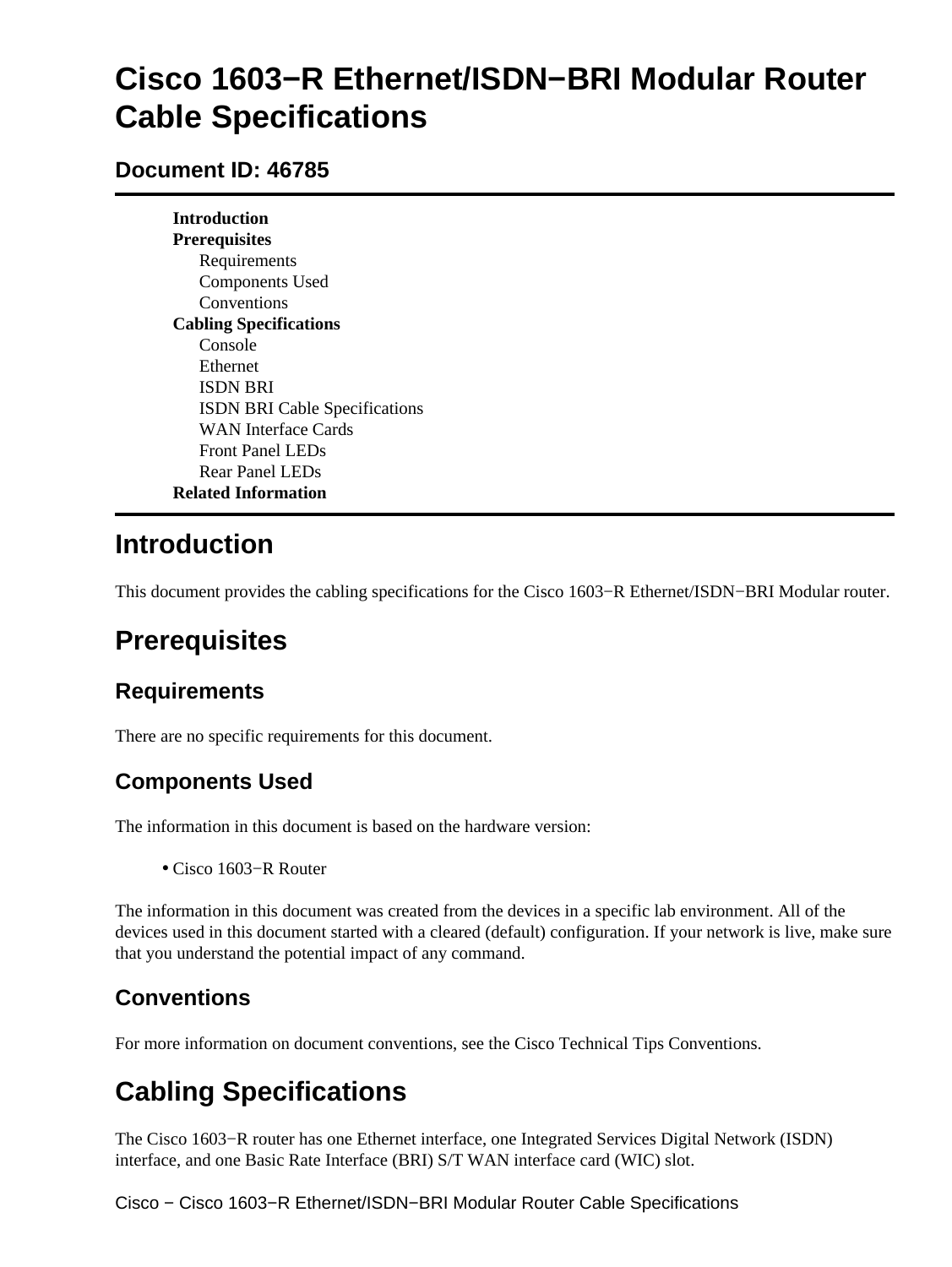|                                 | A.1                                              | ---<br>                                                                        |
|---------------------------------|--------------------------------------------------|--------------------------------------------------------------------------------|
| I<br>----------<br>œ<br>------- | ------------------------------<br>----------<br> | <b>Bannon</b><br><b>Second Terms of</b><br>-----------------<br>-------------- |

The cabling details for the Cisco 1603−R are as follows:

#### <span id="page-2-0"></span>**Console**

The console cable is an RJ−45, the CAB−1600−CON=.

#### <span id="page-2-1"></span>**Ethernet**

On the 1603−R router, there is one functional port for either the 10Base−T (RJ−45) or AUI (DB−15). The cable details are: CAB−ETH−S−RJ45= Yellow Cable for Ethernet, Straight−through, RJ−45, 6 ft.

The AUI adapter cable is a CAB−3CE18=.

#### <span id="page-2-2"></span>**ISDN BRI**

The ISDN BRI requires an RJ−45 straight through cable. Individual cable options are: CAB−S/T−RJ45= Orange Color Cable for ISDN BRI S/T, RJ−45, 6 ft.

The table below shows the port pinouts for the IDSN BRI S/T (RJ−45).

| $8-Pin^1$ | $TF^2$           | $NT^3$              | Polarity |
|-----------|------------------|---------------------|----------|
|           | <u>Fransmit</u>  | Receive             |          |
|           | .<br>Receive     | Transmit            |          |
|           | Receive          | Transmit            |          |
|           | $r_{0}$ nom<br>. | Receive<br>11000170 |          |

<sup>1</sup>Pins 1, 2, 7, and 8 are not used.

<sup>2</sup>TE refers to terminal equipment Layer 1 aspects of TE1, TA, and NT functional groups. This applies to the Cisco 1603 and the ISDN BRI S/T WAN interface card.

 $3$ <sub>NT</sub> refers to network terminating Layer 1 aspects of NT1 and NT2 functional groups. This applies to the Cisco 1604 ISDN S/T port.

## <span id="page-2-3"></span>**ISDN BRI Cable Specifications**

The table below provides the cable specifications of the ISDN BRI cable.

| Specification                | High-capacity<br>Cable | Low-capacity<br>Cable |
|------------------------------|------------------------|-----------------------|
| Resistance (at 96<br>$kHz$ ) | $160 \rho$ hme $k$ m   | $160$ ohmellm         |
| Capacity (at 1 kHz)          |                        |                       |

Cisco − Cisco 1603−R Ethernet/ISDN−BRI Modular Router Cable Specifications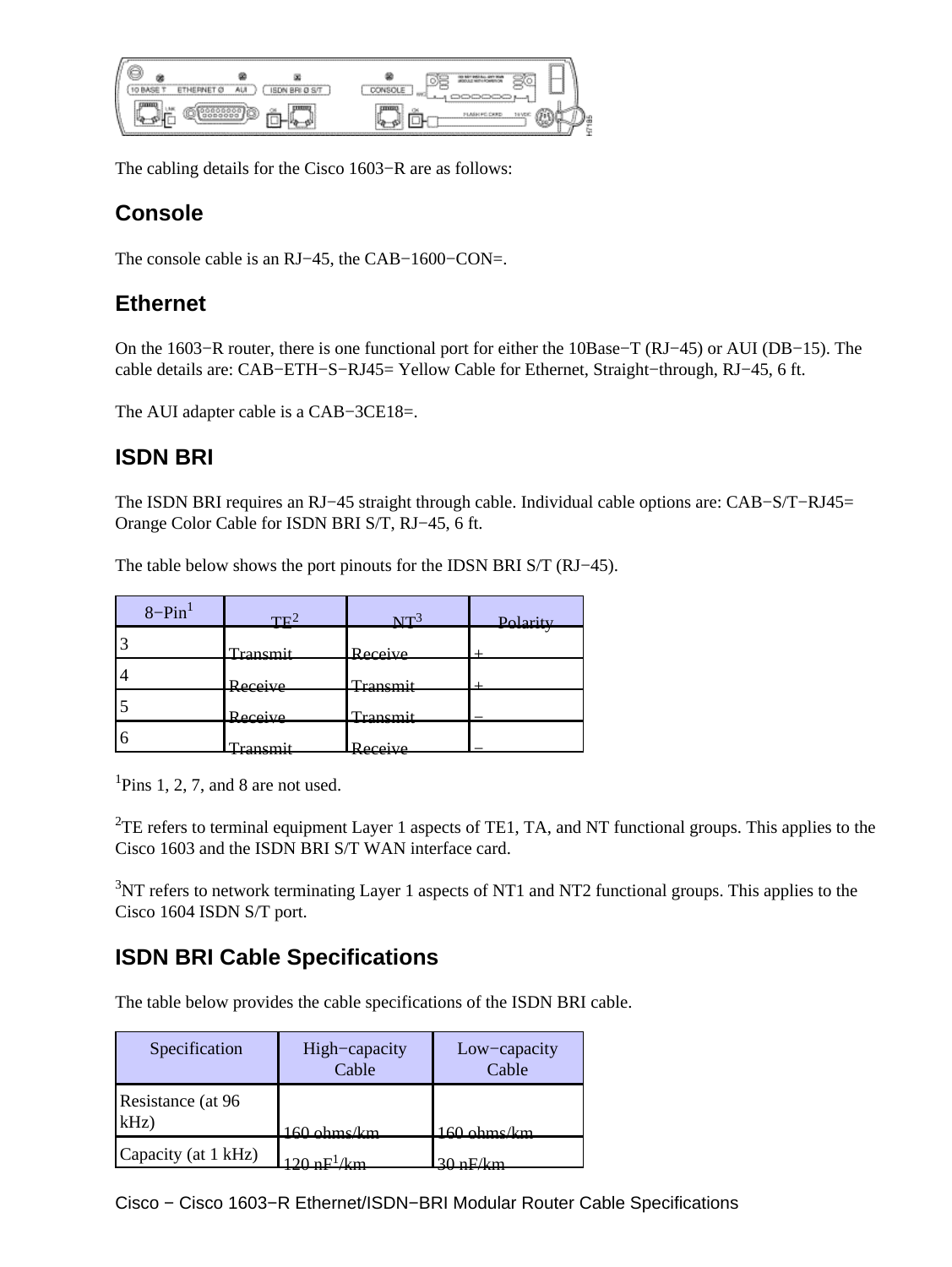| Impedance (96 kHz)  | $75 \text{ km}$ c            | $150 \text{ ohme}$ |
|---------------------|------------------------------|--------------------|
| Wire diameter       | $0.024$ " $(0.6 \text{ mm})$ | $0.024$ " (0.6 mm) |
| Distance limitation |                              |                    |

 $1 nF =$  nanoFarad.

### <span id="page-3-0"></span>**WAN Interface Cards**

WAN interface cards supported on the Cisco 1603−R consist of the following:

- WIC−1T: 1−port serial, async and sync (T1/E1)
- WIC−1DSU−56K4: 1 serial with integrated 56/64 Kbps 4−wire DSU/CSU
- WIC−1DSU−T1: 1 serial with integrated T1/Fractional T1 DSU/CSU
- WIC−1B−S/T−LL: ISDN BRI Leased Line S/T WAN Interface

### **Front Panel LEDs**

<span id="page-3-1"></span>

The table below shows the front panel LED functions for the Cisco 1601 and Cisco 1602 routers.

| <b>LED</b>                  | $C$ olor | Description                                                                                                                                                          |  |
|-----------------------------|----------|----------------------------------------------------------------------------------------------------------------------------------------------------------------------|--|
| <b>SYSTEM</b><br><b>PWR</b> | Green    | The router is on, and DC power is being                                                                                                                              |  |
| <b>SYSTEM</b><br>OK         | $G$ reen | supplied.<br>The router has successfully booted. Blinks                                                                                                              |  |
| <b>LAN ACT</b>              | Green    | during the boot cycle.<br>Data is being sent to or received from the<br>local Ethernet LAN.                                                                          |  |
| <b>LAN COL</b>              | Yellow   | Flashing indicates packet collisions on the<br>local Ethernet LAN.                                                                                                   |  |
| <b>BRI0B1</b>               | Green    | • An ISDN connection on<br>B-channel 1.<br>• Cisco 1604 only $---$ If an ISDN<br>device connected to the ISDN S/T<br>port is using B-channel 1, the<br>LED turns on. |  |
| <b>BRI0B2</b>               | Green    | • An ISDN connection on<br>B-channel 2.<br>• Cisco 1604 only $---$ If an ISDN<br>device connected to the ISDN S/T<br>port is using B-channel 2, the<br>LED turns on. |  |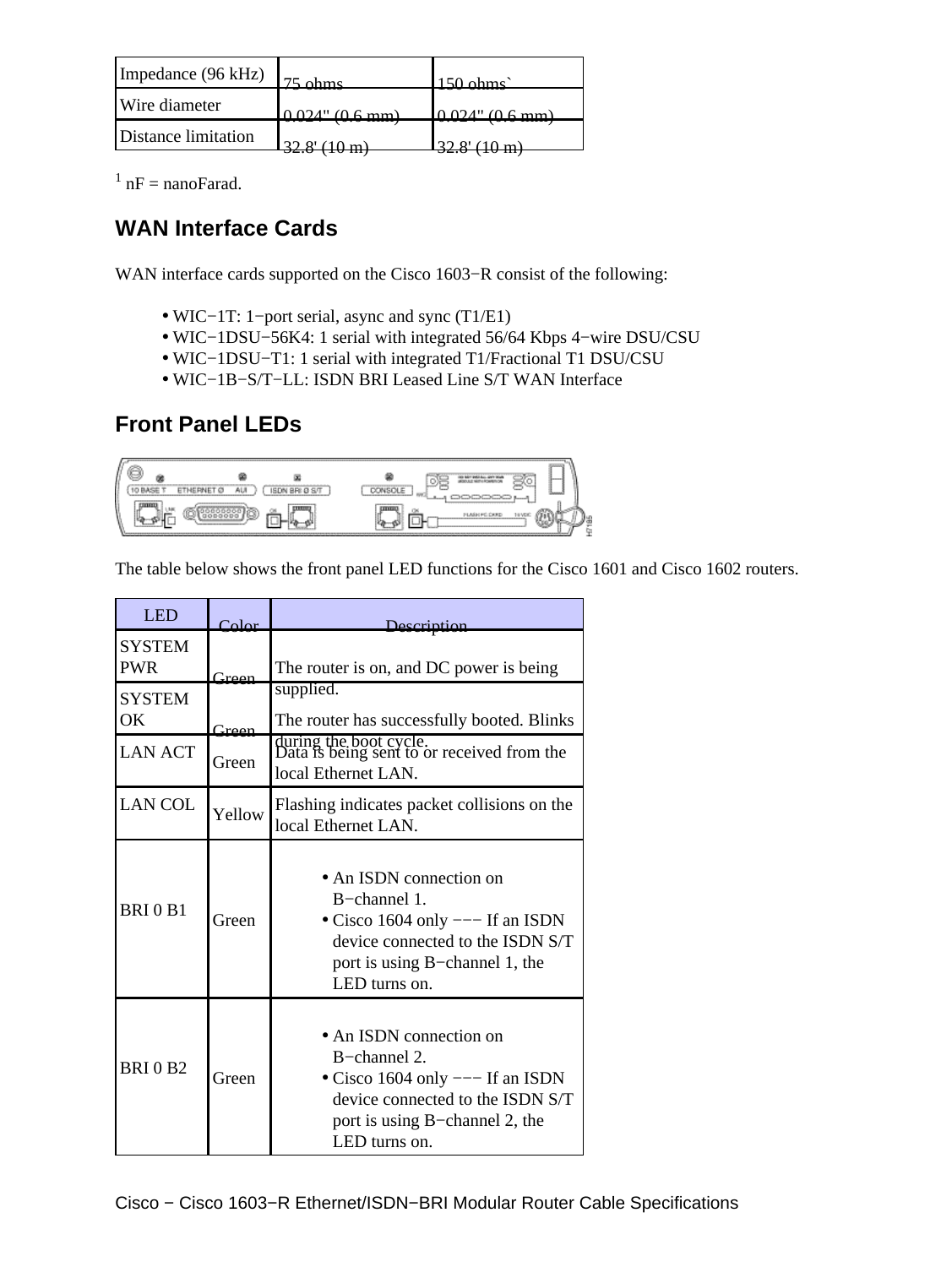| WIC CD                       | Green | Active connection on the WAN interface<br>card serial port.    |
|------------------------------|-------|----------------------------------------------------------------|
| WIC ACT $ G $ Green $\Gamma$ |       | Data is being sent over the WAN interface<br>card serial port. |

### <span id="page-4-0"></span>**Rear Panel LEDs**

The table below explains the rear panel LED functions.

| <b>LED</b>                                   | $_{\rm Color}$ | Description                                                                                                                                                                                             |  |
|----------------------------------------------|----------------|---------------------------------------------------------------------------------------------------------------------------------------------------------------------------------------------------------|--|
| <b>All Models</b>                            |                |                                                                                                                                                                                                         |  |
| LNK (next to<br><b>ETHERNETØ</b><br>10BASET) | Green          | Indicates 10BaseT link integrity.<br>This LED is not on when<br>connected to an Ethernet network<br>through the AUI port.<br>The Cisco 1605 has two LNK<br>LEDs, one for each Ethernet<br>10BaseT port. |  |
| OK (next to<br><b>FLASH PC CARD</b><br>slot) | <u> Ireen</u>  | The Flash PC card is correctly                                                                                                                                                                          |  |
| <b>Cisco 1601</b>                            |                | installed.                                                                                                                                                                                              |  |
| <b>RDY</b>                                   | Green          | A serial port cable connection has<br>been made to a modem or<br>DSU/CSU.                                                                                                                               |  |
| <b>Cisco 1602</b>                            |                |                                                                                                                                                                                                         |  |
| <b>LOOPBACK</b>                              | Yellow         | The DSU/CSU is in DSU or CSU<br>loopback mode.                                                                                                                                                          |  |
| <b>ALARM</b>                                 | Yellow         | An alarm condition exists on the<br>DSU/CSU port.                                                                                                                                                       |  |
| <b>CARRIER</b>                               | Green          | Indicates line synchronization or<br>connection on the DSU/CSU port.                                                                                                                                    |  |
| <b>Cisco 1603</b>                            |                |                                                                                                                                                                                                         |  |
| OK (next to ISDN<br>BRIØ S/T port)           | Green          | A physical connection has been<br>established with the ISDN central<br>office switch.                                                                                                                   |  |
| <b>Cisco 1604</b>                            |                |                                                                                                                                                                                                         |  |
| NT1                                          | Green          | A physical connection has been<br>established from the router<br>internal NT1 to the ISDN central<br>office switch.                                                                                     |  |
| OK (next to ISDN<br>PHONE port)              | Green          | The device connected to the router<br>ISDN S/T port has established a                                                                                                                                   |  |